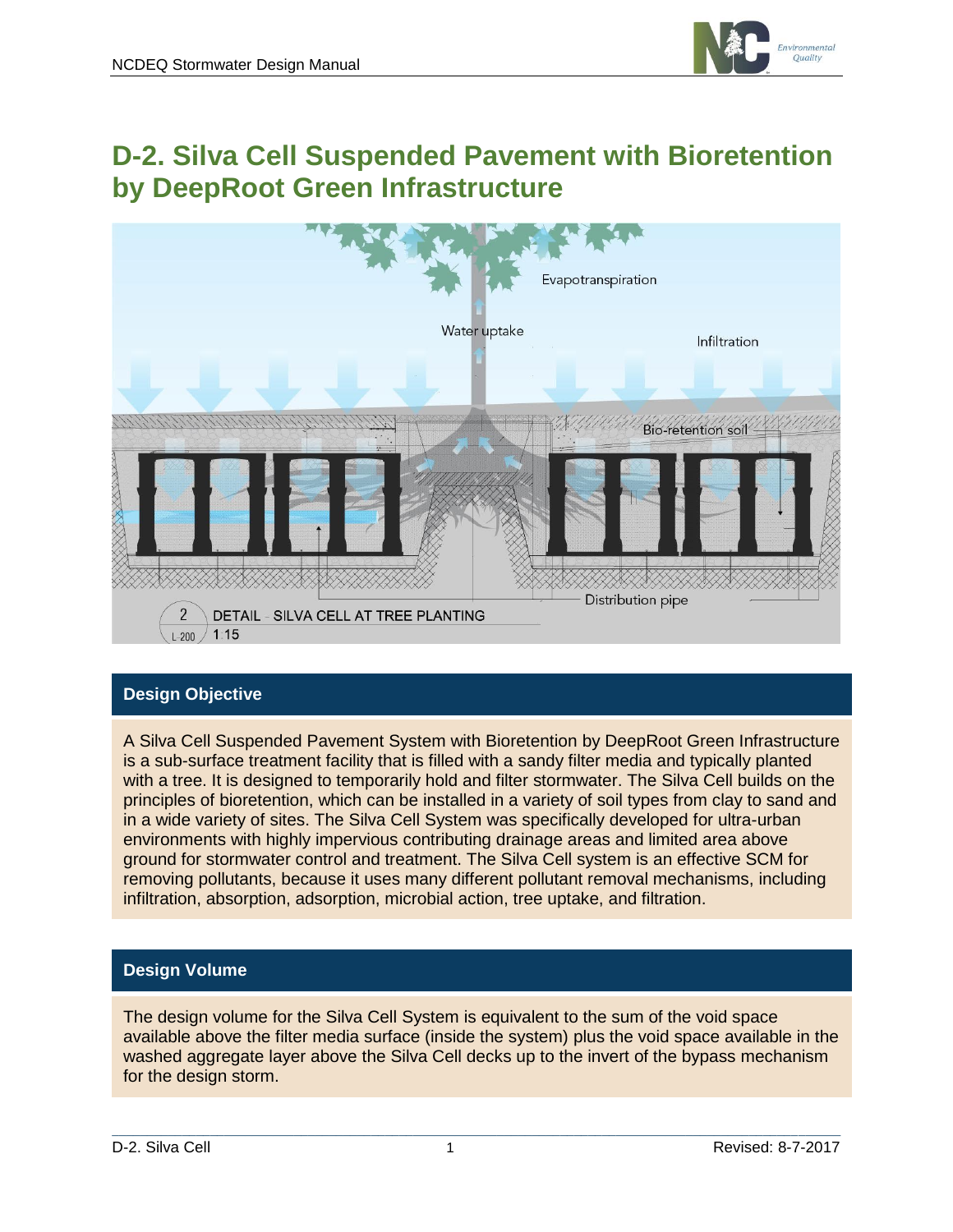

## **Important Links**

SCM Credit Document, D-2. Credit for Silva Cell Suspended Pavement with Bioretention

## **Silva Cell Product Information and Description**

**Purpose.** The Silva Cell product is manufactured by DeepRoot Green Infrastructure. It was originally developed as a tool to promote urban tree growth and vigor by creating high quality uncompacted soil beneath pavements. The modular structure of the Silva Cell unit transfers the active and static loads of the ground surface vertically downward to a compacted aggregated subgrade thereby creating an uncompacted soil volume ideal for root growth and stormwater control. More recently, modifications have been made to pair the Silva Cell with bioretention. Bioretention is an excellent SCM for low-impact development, keeping runoff where it falls so that it can be cleaned, cooled, and recharged. Open bioretention presents challenges in high-density urban areas, where land values and maintenance requirements are high. This is where an underground bioretention system like the Silva Cell are best suited.

**Dimensions.** The Silva Cell 2 is composed of a base, posts, and a deck. Each unit is 48" long x 24" wide. The assembled units, are available in three heights: 1x (16.7") 2x (30.9"), and 3x (43") (Figures 1 and 2).

**Loading**. The Silva Cell Supports vehicle loading equal to 32,000 lbs, which allows use in areas that accommodate 3 - 4 axle vehicles such as those used for emergency, delivery, and maintenance. Meets AASHTO HS-20 (USA) loading standards when used with standard paving profiles. Increased loading capacity can be achieved by adjusting the standard profiles.

**Utilities.** 14" apertures easily accommodate new or existing utilities underground.

**Flexibility.** Independent units allow maximum flexibility around existing or planned site considerations.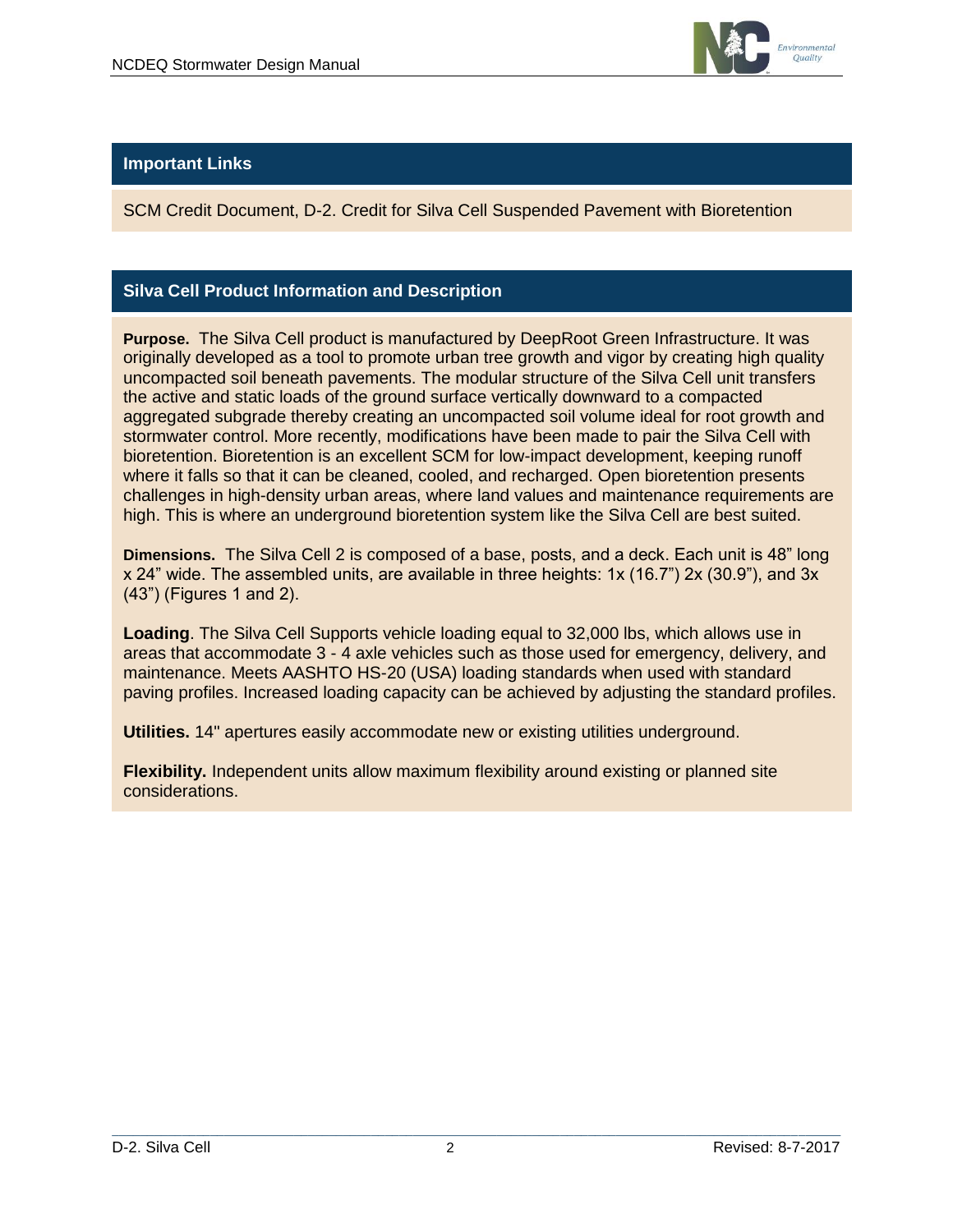

## *Figure 1: Silva Cell 2 Product Components*



## *Figure 2: Silva Cell 2 (Left: 1x, Middle: 2x and Right: 3x)*

| H<br>Height: 16.7" (424 mm)<br>Width: 24" (600 mm)<br>W<br>Length: 48" (1200 mm) | Height: 30.9" (784 mm)<br>H<br>Width: 24" (600 mm)<br>W<br>Length: 48" (1200 mm) | H<br>Height: 43" (1092 mm)<br>Width: 24" (600 mm)<br>W<br>Length: 48" (1200 mm)<br>∣L |  |
|----------------------------------------------------------------------------------|----------------------------------------------------------------------------------|---------------------------------------------------------------------------------------|--|
|                                                                                  |                                                                                  | $\mathbf H$                                                                           |  |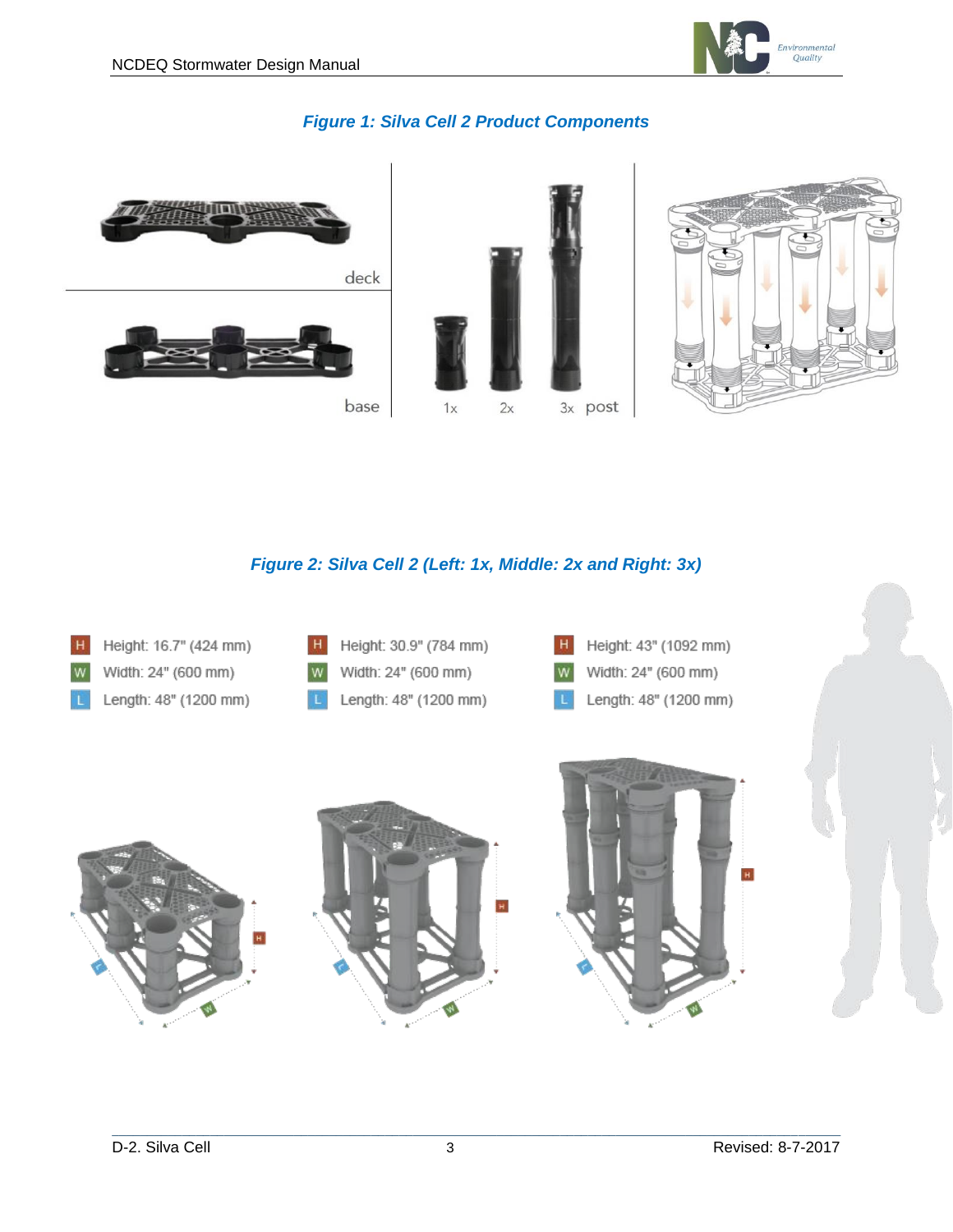

## **Guidance on the MDC**

## **MDC 1. BUA IN THE CONTRIBUTING DRAINAGE AREA.**

The contributing drainage area to the Silva Cell System shall have a BUA fraction of 75% or greater.

Impervious drainage areas contribute less sediment load to the SCM. It is important to limit sediment supply to subsurface SCMs due to maintenance limitations.

## **MDC 2. SEPARATION FROM THE SHWT.**

The lowest point of the Silva Cell System shall be a minimum of two feet above the SHWT. However, the separation may be reduced to no less than one foot if the applicant provides a hydrogeologic evaluation prepared by a licensed professional.

The separation from the seasonal high water table is needed to ensure that the media does not become saturated and unable to function effectively. See Part A-3 for more information about conducting soil tests for SCMs.

## **MDC 3. PREATREATMENT.**

Pretreatment in the form of inlet protection (Trashguard, catch basin insert, grate or linear radial screens) shall be provided to prevent trash, debris and sediment from being conveyed to the soil media contained within the Silva Cells. Pretreatment measures shall be designed for access by typical methods and equipment.

Pretreatment is essential to the long-term success of the Silva Cell System. Pretreatment is not needed for systems that only use direct infiltration through permeable pavement for flow distribution.

## **MDC 4. STORAGE OF THE DESIGN VOLUME.**

Storage of the design volume shall occur above the filter media surface (up to 6") and within the aggregate layers above the Silva Cell decks (up to 12"). The maximum total depth of storage above the top of the filter media surface is 18 inches.

The design volume of a Silva Cell System equals the surface storage volume above the filter media plus the storage volume within the aggregate layer. The area above the filter medial should be considered to have a void ratio of 0.92 to account for volume taken up by the Silva Cell posts. The void ratio of the aggregate layer is typically between 0.33 and 0.40, depending on the type of aggregate specified (Figure 3).

Effective storage depth = Depth of the surface storage  $*$  0.92 + Depth of the aggregate layer  $*$  the void ratio of the aggregate.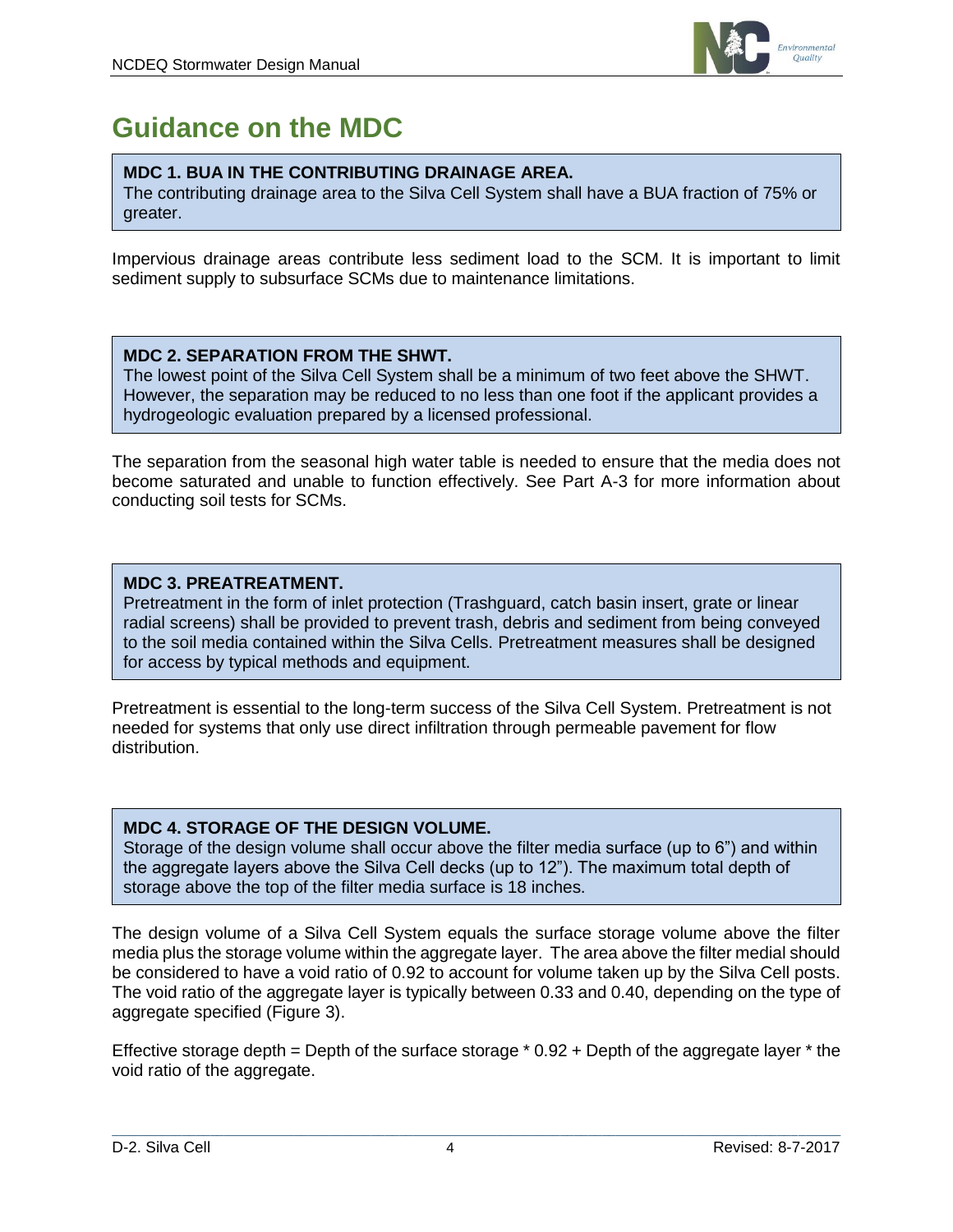

## *Figure 3: Storage of Runoff within the Silva Cell Suspended Pavement*

*Note: Upturned elbow with IWS Zone not shown. See Section Chapter C.2 - Bioretention for IWS configurations*



## **MDC 5. SETTING THE SURFACE AREA.**

The surface area of the Silva Cell System that is needed shall be based on dividing the design volume by the effective storage depth.

The design surface area will vary depending on the effective surface storage depth and number of Silva Cell units needed to reach the required surface area and storage volume. There is no set configuration recommended or required by the manufacturer. The Silva Cell units are modular and the plan view configuration is intended to be flexible to work in confined urban environments.

A spreadsheet sizing tool is available from DeepRoot to assist in designing the Silva Cell System. Figure 4 shows a a sample calculation in which the following are specified: a Dv of 584 ft<sup>3</sup>, a 3X Silva Cell configuration and surface storage depth of 6 inches, and a pavement aggregate layer of 12 inches. The effective surface storage depth is then determined followed by the necessary SCM surface area needed to store the treatment volume above the filter media. Silva Cell units needed for the project are also calculated.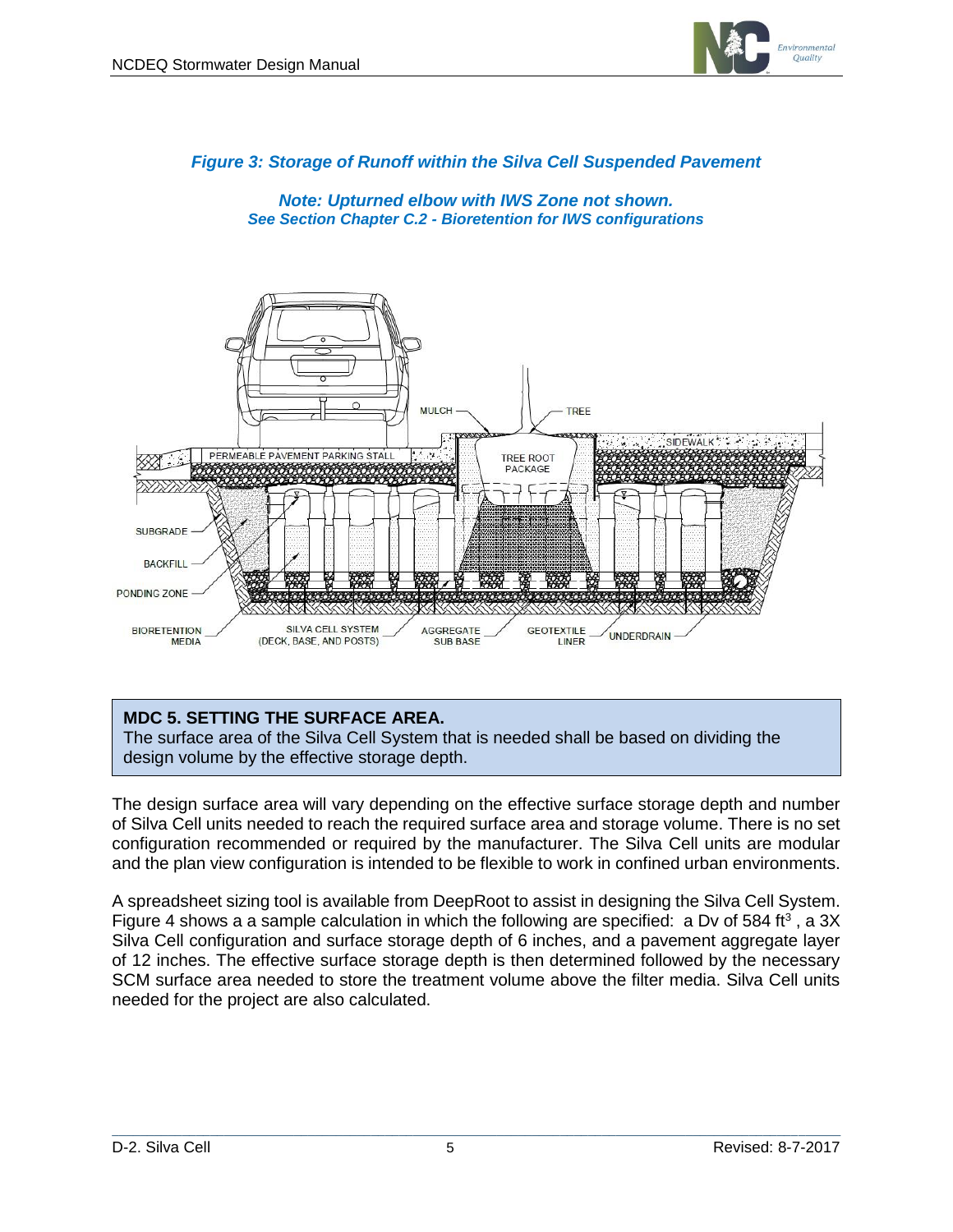

## *Figure 4: Design Storm Sizing Summary and Silva Cell Design Tool Output Summary*

| Silva Cell Stormwater Design Volume (D <sub>v</sub> ) Sizing Tool |  |
|-------------------------------------------------------------------|--|
| Only enter data in shaded cells                                   |  |
| Outputs for design                                                |  |

| <b>Design Parameter</b>          | Value | Notes                                              |
|----------------------------------|-------|----------------------------------------------------|
| Drainage Area (ac)               | 0.16  | DA from project plans                              |
| Design Volume (ft <sup>3</sup> ) | 548   | D <sub>v</sub> from stormwater calculations        |
| Silva Cell Configuration         | 3X    | Select one: 2X, 3X                                 |
| Surface Storage (in)             | 6     | Select one: 3", 4", 5", 6"                         |
| Filter Media Depth (in)          | 37    | Determined by SC configuration and surface storage |
| Aggregate Depth - Layer 1 (in)   | 6     | Min 6", Max. 12"                                   |
| Aggregate Depth - Layer 2 (in)   | 12    | Min 6", Max. 12"                                   |

| Void Ratios (VR)            | Value | Notes                                           |
|-----------------------------|-------|-------------------------------------------------|
| Aggregate Storage - Layer 1 | 0.35  | See SC2 Tech Sheet for additional documentation |
| Aggregate Storage - Layer 2 | 0.40  | See SC2 Tech Sheet for additional documentation |
| Silva Cell Surface Storage  | 0.92  | See SC2 Tech Sheet for additional documentation |

| <b>Design Parameter</b>                | Value |                                                     |
|----------------------------------------|-------|-----------------------------------------------------|
| Design Storage Depth (in)              | 12.4  | Surface Storage + Aggregate Storage                 |
| Design Surface Area (ft <sup>2</sup> ) | 529   | T <sub>v</sub> / Storage Depth                      |
| Number of Silva Cell Units (ea)        | 66    | Each SC unit = $8 \text{ ft}^2$                     |
| <b>DA:SA Loading Ratio</b>             | 13.2  | DA / SA, typical BRC is 8:1 to 12:1                 |
| Soil Volume (ft <sup>3</sup> )         | 1633  | Calculated from Surface Area and Filter Media Depth |

#### **MDC 6. FLOW DISTRIBUTION.**

Influent stormwater shall be evenly distributed over the surface of the media through the use of distribution pipes from tree wells or catch basins or via direct infiltration through a permeable pavement.

Multiple methods for distribution and conveyance of runoff to the interior of the Silva Cell System are recommended for redundancy and conservative designs. Combinations of tree well flow, catch basins and distribution pipes and infiltration are common.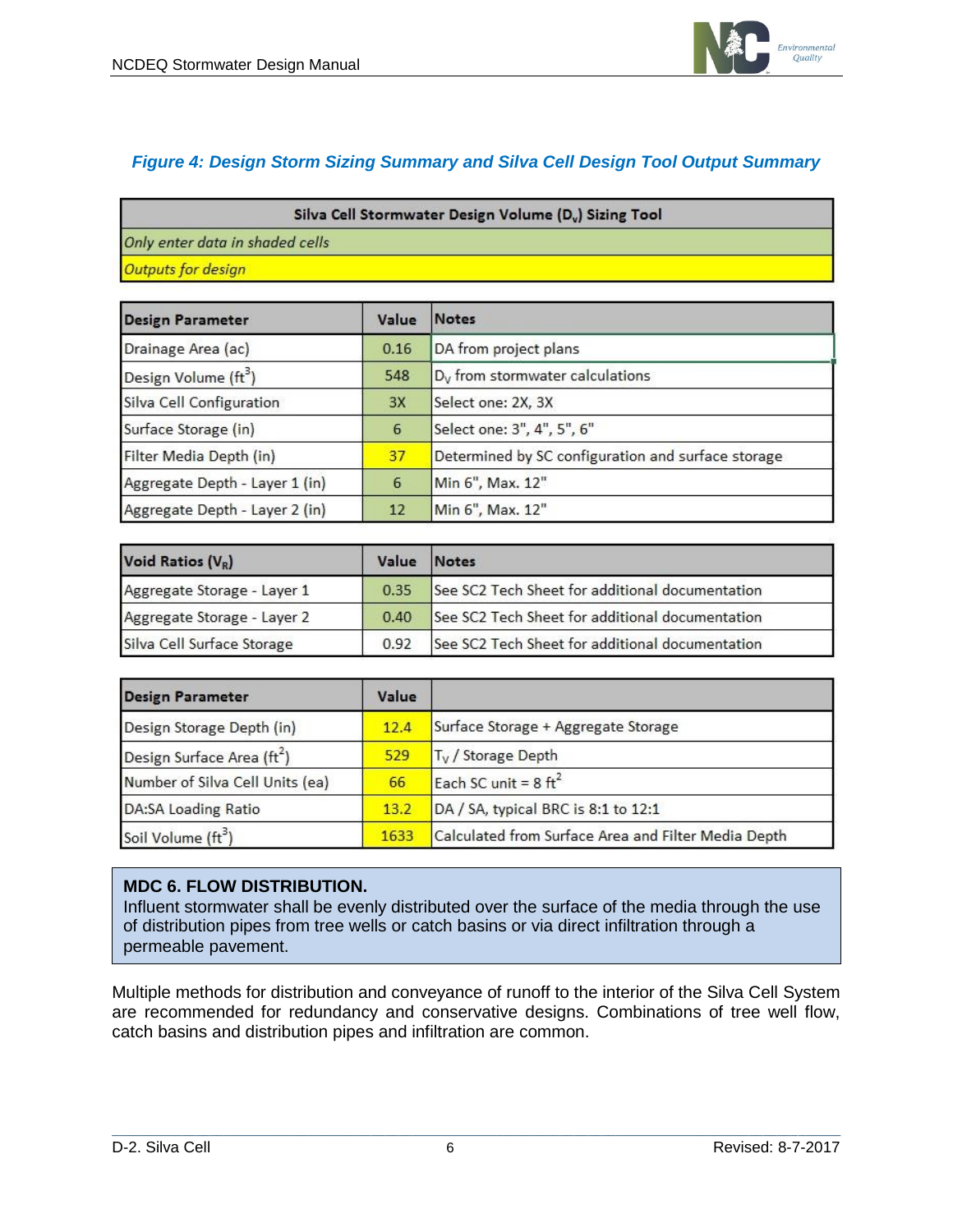

### **MDC 7. UNDERDRAIN.**

An underdrain with internal water storage (IWS) shall be installed for all Silva Cell Systems. For sites with in-situ soil infiltration rates of two inches per hour or greater immediately prior to the initial placement of the media, IWS zones are recommended. The top of the IWS zone shall be set at a minimum of 18 inches below the subgrade surface.

Underdrain sizing requirements are discussed in Part A-4.a. An internal water storage zone (IWS) is created by adding an upturned elbow in the underdrain piping perpendicular to the horizontal underdrain. Including an IWS enhances the system's ability to attenuate peak flows, infiltrate stormwater, remove TSS and nitrogen, and cool stormwater. In fact, a bioretention system with an IWS will only rarely generate outflows in A and B soils. In Piedmont soils, the IWS remains saturated for a longer time, which creates anaerobic conditions that promote denitrification and increased N removal. In addition to their other benefits, bioretention systems cool stormwater because stormwater is stored and discharged from underground.

#### **MDC 8. TREE SELECTION.**

Selection of trees shall consider eco-regional location (mountains, piedmont and coastal plain), hardiness under wet and dry conditions and suitability in the urban environment. A list of recommended tree species is included below.

Vegetation is an integral component of Bioretention. The Silva Cell Systems are specifically designed to accommodate trees. Tree roots intercept pollutants, improve soil structure, and increase infiltration rates of the filter media. Tree selection should consider the conditions and aesthetic goals of the site. Visually appealing trees encourage community acceptance. Trees planted in Silva Cell systems used as SCMs can be used to meet local landscaping and urban forestry requirements. Soil moisture conditions within a bioretention system range from saturated (bottom) to relatively dry (top) as well as over time. Bioretention facilities in the piedmont and mountains tend to become wetter over time; coastal bioretention facilities tend to be very dry. The trees used should be facultative species adapted to stresses associated with wet and dry conditions.

| <b>Common name</b>        | <b>Scientific name</b>                                                             | <b>Hardiness</b><br>zone(s) |
|---------------------------|------------------------------------------------------------------------------------|-----------------------------|
| <b>American Sweetgum</b>  | Liquidambar styraciflua CV's 'Worplesdon' or<br>'Cherokee' or 'Corky' or 'Moraine' | 6                           |
| Birch, River              | Betula nigra                                                                       | 4                           |
| <b>Birch, White River</b> | Betula nigra CV 'Heritage'                                                         | 4                           |

#### *Table 1: Tree species suitable for use with the Silva Cell system in NC*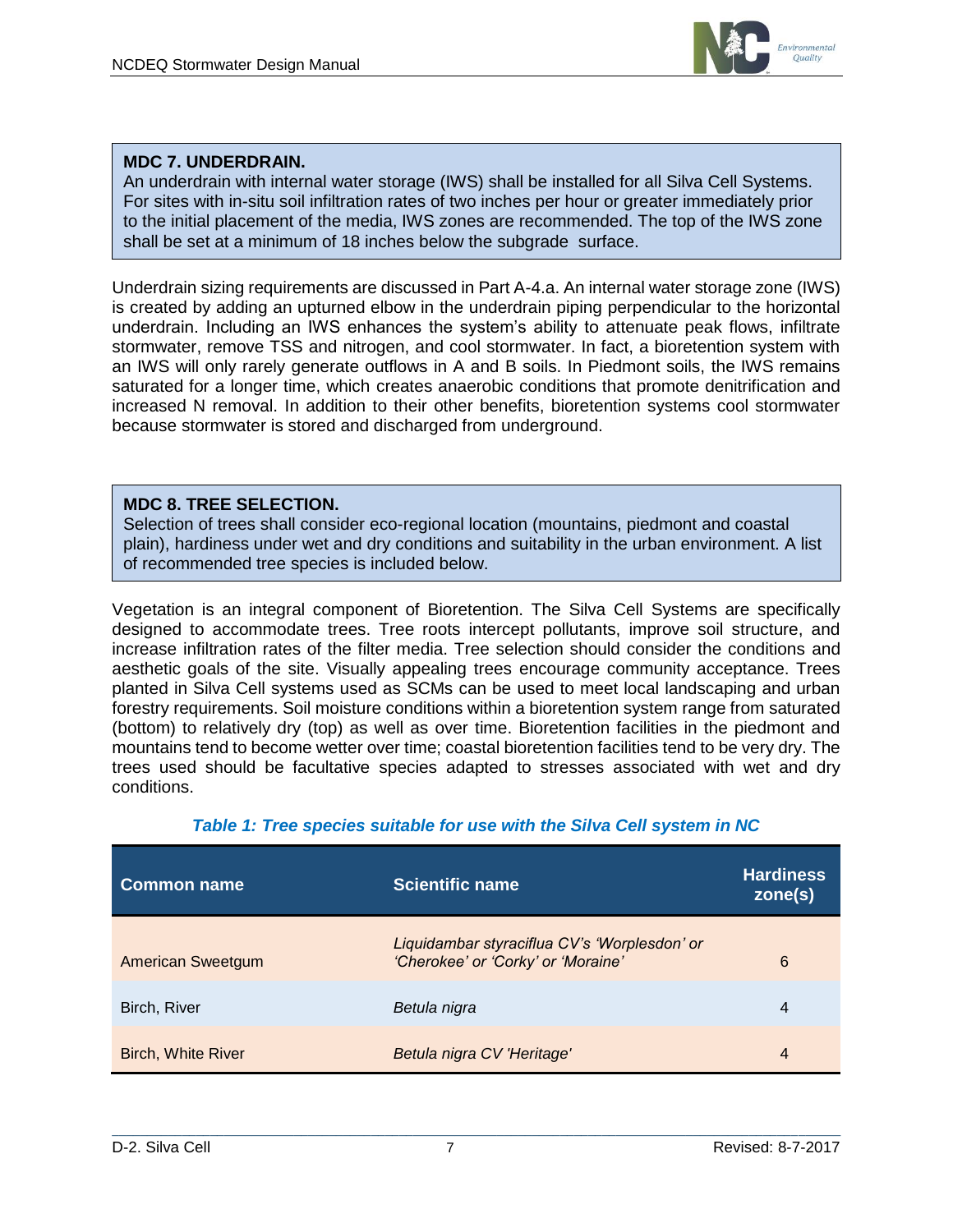

| Buckeye, Yellow                           | Aesculus octandra                                                      | 5              |
|-------------------------------------------|------------------------------------------------------------------------|----------------|
| Cedar, Incense                            | Calocedrus decurrens                                                   | $6\phantom{1}$ |
| Cypress, Bald                             | Taxodium distichum CV 'Shawnee Brave' or<br>'Apache Chief' 'Fastigata' | $\overline{4}$ |
| Dogwood, Corelian cherry                  | Cornus mas                                                             | 5              |
| Dogwood, Flowering                        | Cornus forida                                                          | 6              |
| Dogwood, Kousa                            | Cornus kousa                                                           | 5              |
| False Cypress, Atlantic White or<br>Swamp | Chaemocyparis thyoides                                                 | 5              |
| <b>False Cypress, Lawson's</b>            | Chaemocyparis lawsoniana                                               | 6              |
| False Cypress, Nootka                     | Chaemocyparis nootkatensis                                             | 6              |
| Hickory, Water                            | Carya aquatic                                                          | 6              |
| Holly, American                           | llex opaca                                                             | 6              |
| Holly, Blue                               | llex x meserve                                                         | 5              |
| Holly, Dahoon                             | llex cassine                                                           | 8              |
| Holly, English                            | Ilex aquifolium                                                        | $\overline{7}$ |
| Holly, Possum Haw                         | llex decidua                                                           | 5              |
| Hornbeam, European                        | Carpinus betulus                                                       | 5              |
| Japanese Cedar                            | Cryptomeria japonica                                                   | $\overline{7}$ |
| Japanese Stewartia                        | Stewartia pseudocammelia                                               | 5              |
| Kentucky Coffee Tree                      | Gymnocladus dioica MALE 'Espresso' or<br>'Stately Manor'               | 4              |
| Living Fossil Tree or False Sequioa       | Metasequoia glyptostroboides                                           | 5              |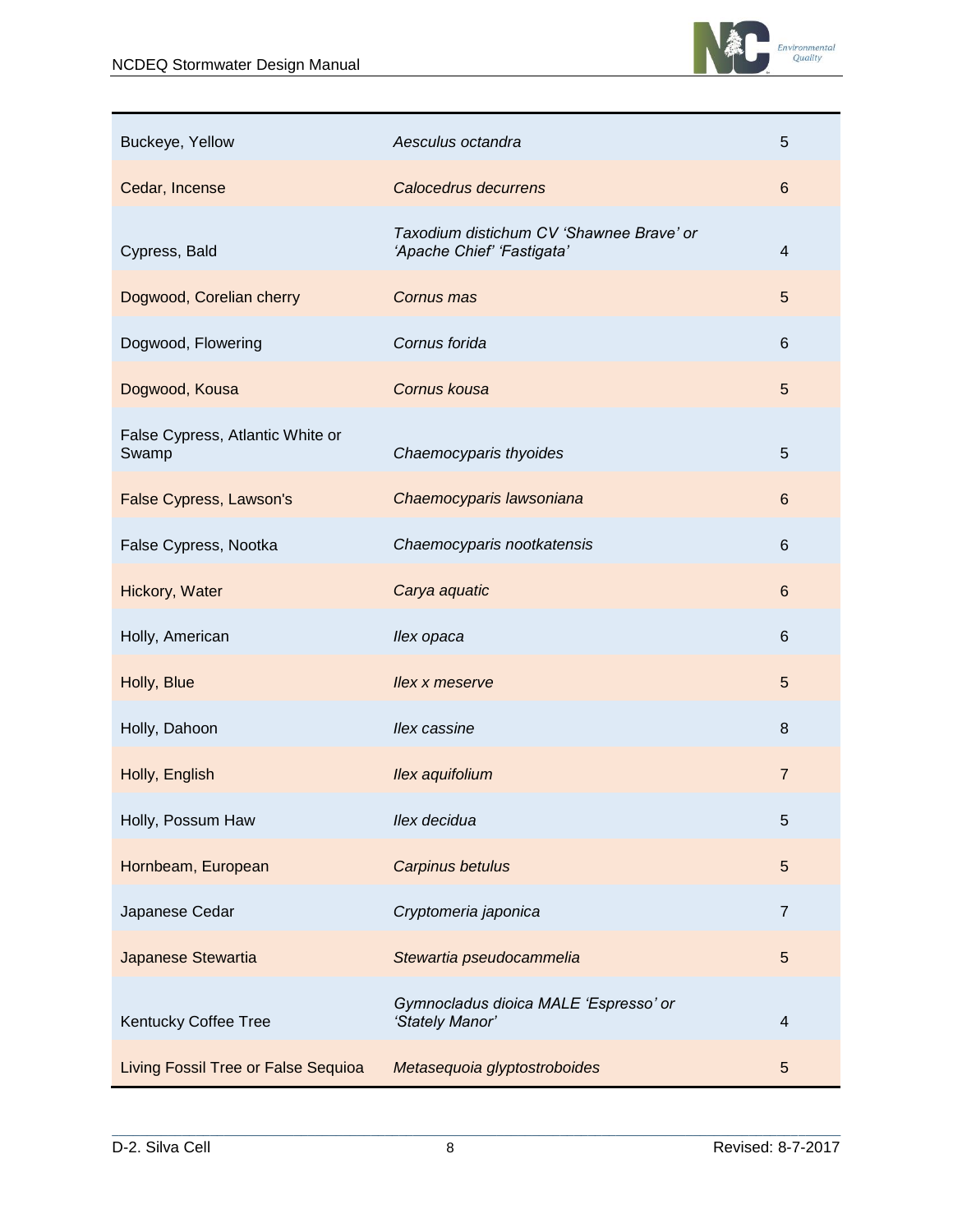

| Magnolia, Bay                | Magnolia virginiana                                                  | 6               |
|------------------------------|----------------------------------------------------------------------|-----------------|
| Magnolia, Southern           | Magnolia grandiflora                                                 | $6\phantom{1}$  |
| Magnolia, various ornamental | Magnolia sp. subsp. and CV: M. kobus; M.<br>stellata; M. soulangeana | $5+$            |
| Maple, Red                   | Acer rubra                                                           | 3               |
| Maple, Silver                | Acer saccharinum                                                     | 3               |
| Mulberry, Red                | Morus rubra                                                          | 5               |
| Oak, Southern Live           | Quercus virginiana                                                   | $9\,$           |
| Oak, Swamp                   | Quercus bicolor                                                      | $\overline{4}$  |
| Oak, Swamp Post              | Quercus lyrata                                                       | $6\phantom{1}6$ |
| PawPaw                       | Asimina triloba CV 'Davis' or 'Overleese' or<br>'Sunflower'          | 5               |
| Persimmon, American          | Diospyros virginiana MALE                                            | $6\phantom{1}6$ |
| Platanus, London             | Platanus A. x acerifolia CV 'Bloodgood' or<br>'Columbia'             | 5               |
| Tupelo, Black                | Nyssa sylvatica                                                      | $\overline{4}$  |
| Tupelo, Swamp                | Nyssa sylvatica var. biflora                                         | $6\phantom{1}6$ |
| Tupelo, Water                | Nyssa aquatic                                                        | $\overline{7}$  |
| Willow, Babylon Weeping      | Salix babylonica                                                     | $\sqrt{5}$      |
| Wingnut, Caucasian           | Pterocarya fraxinifolia                                              | $\,6$           |
| Wingnut, Chinese             | Pterocarya stenoptera                                                | $\overline{7}$  |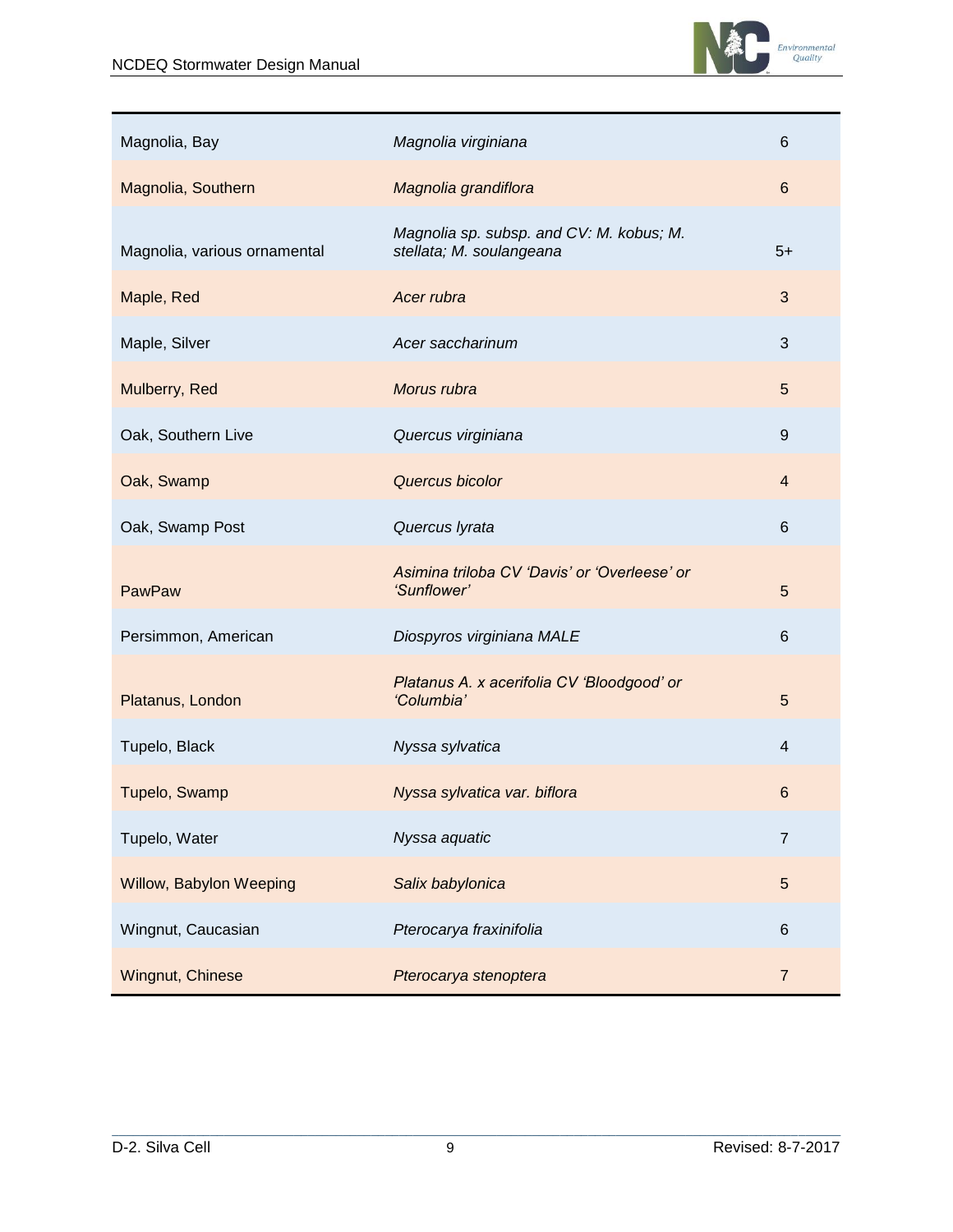

#### **MDC 9. MEDIA DEPTH.**

The minimum depth of the media shall be 25 inches.

25 inches is the filter media depth when the Silva Cell 2x (31 inch depth) is used with 6 inches of surface storage. However, it is recommended that designers use deeper media depths when targeting nitrogen and temperature reductions.

#### **MDC 10. MEDIA MIX**

The media shall be a homogeneous soil mix with approximate volumes of: 75 to 85 percent medium to coarse washed sand (ASTM C33, AASHTO M 6/M 80, ASTM C330, AASHTO M195, or the equivalent), 10 percent fines (silt and clay), and 5 to 10 percent organic matter (such as pine bark fines).

It is very important to ensure that sand meets the specification above; sand particles that are too fine have caused clogging in several bioretention cells across NC. Higher (12-15 percent) fines should be reserved for areas where TN is the target pollutant. In areas where phosphorus is the target pollutant, lower (8 percent) fines should be used. A 'fine' is defined as passing a #200 sieve.

The filter media mix is designed to maintain long-term fertility and pollutant processing capability. Research on metal attenuation indicates that metal accumulation should not present a toxicity concern for at least 20 years in bioretention facilities (USEPA 2000). If the media in a bioretention cell needs to be replaced, DEQ recommends having it tested for toxicity for proper disposal, although usually a standard landfill can accept it.

### **MDC 11. MEDIA P-INDEX.**

The phosphorus index (P-index) for the media shall not exceed 30 in NSW waters as defined in 15A NCAC 02B .0202 and shall not exceed 50 elsewhere.

Soil media should be sent to an NC Department of Agriculture lab or another reputable lab for analysis of the P-index. The P-Index is a crucial design element. Some of the media in NC and many farm soils contains a high level of phosphorus that can increase the P concentration in stormwater by an order or magnitude or more.

## **MDC 12. NO MECHANICAL COMPACTION.**

The media shall not be mechanically compacted. It is recommended to either water it or walk on it as it is placed.

Inspectors should make allowances for rapid infiltration of water through newly installed media and allow several large storms to infiltrate and consolidate the media before determining infiltration rates in newly installed beds.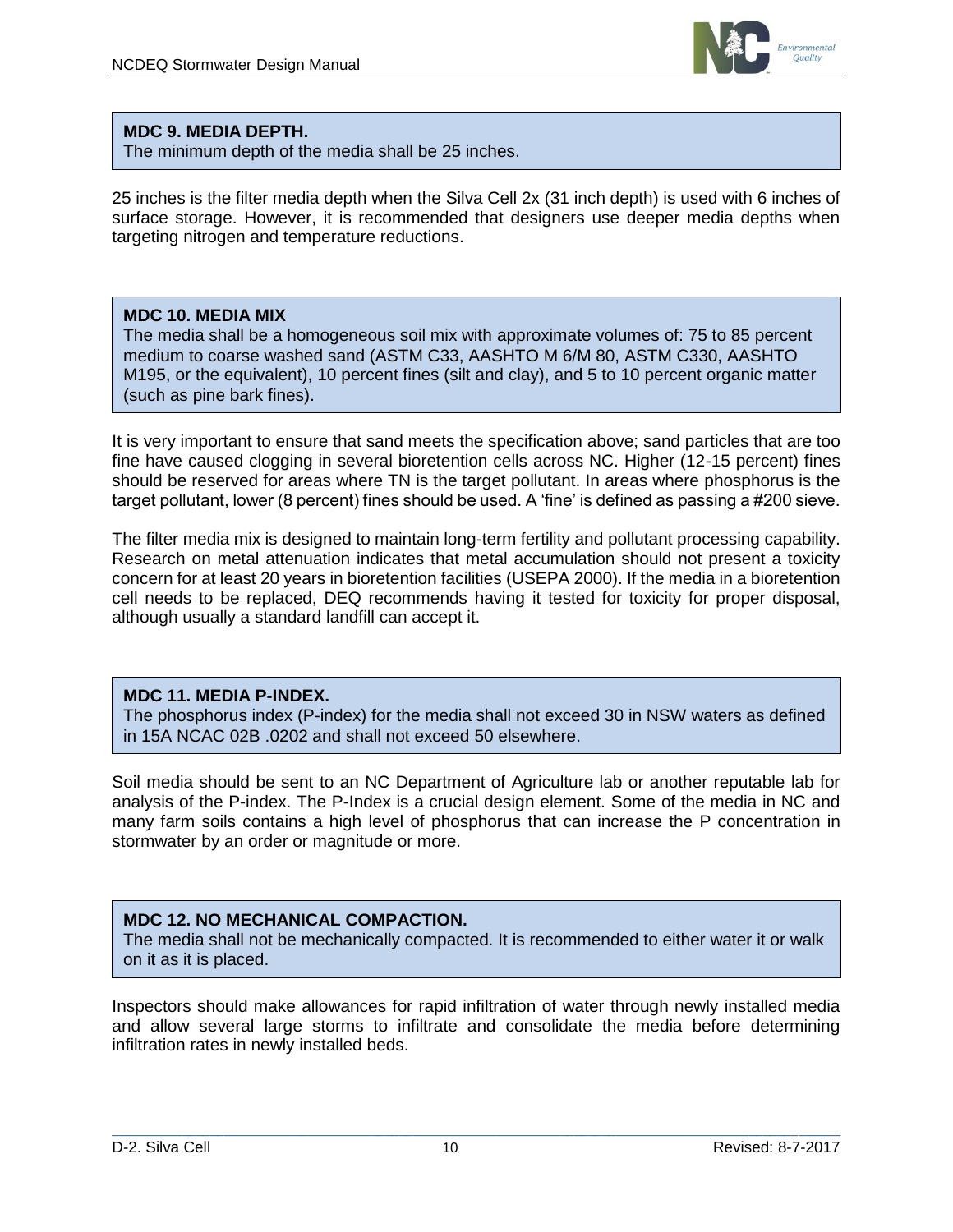

### **MDC 13. PAVEMENT AGGREGATES**

Aggregates used above the Silva Cell decks as bedding, base or sub-base layers shall be double washed and free of fine particles and debris at the time of installation.

#### **MDC 14. MONITORING OF MEDIA.**

The media contained within the Silva Cell units shall be maintained in a manner that results in a drawdown of at least one inch per hour at the planting surface. At least two inspection ports and monitoring wells shall be installed to measure internal drawdown rates and inspect the soil media for sufficient drawdown and function.

#### **MDC 15. CLEAN-OUT PIPES.**

A minimum of one clean-out pipe shall be provided on each underdrain line and distribution line (if included in the design). Clean out pipes shall be capped.

DEQ recommends providing a minimum of one clean-out pipe one per every 1,000 square feet of surface area. Clean out pipes should be in an accessible location for observation and maintenance. Specify PVC pipes with glued clean-out fittings with screw type caps NO flexible pipe allowed.

## **MDC 16. BYPASS.**

A catch basin or overflow inlet shall be used downslope of any inlets in the right-of-way to ensure bypass or overflows will not create flooding.

## **MDC 16. MAINTENCE.**

Maintenance shall be performed per the **[Silva Cell Operation and Maintenance Manual](http://www.deeproot.com/silvapdfs/resources/construction/Silva-Cell-Operations-and-Maintenance-Manual.pdf)**.